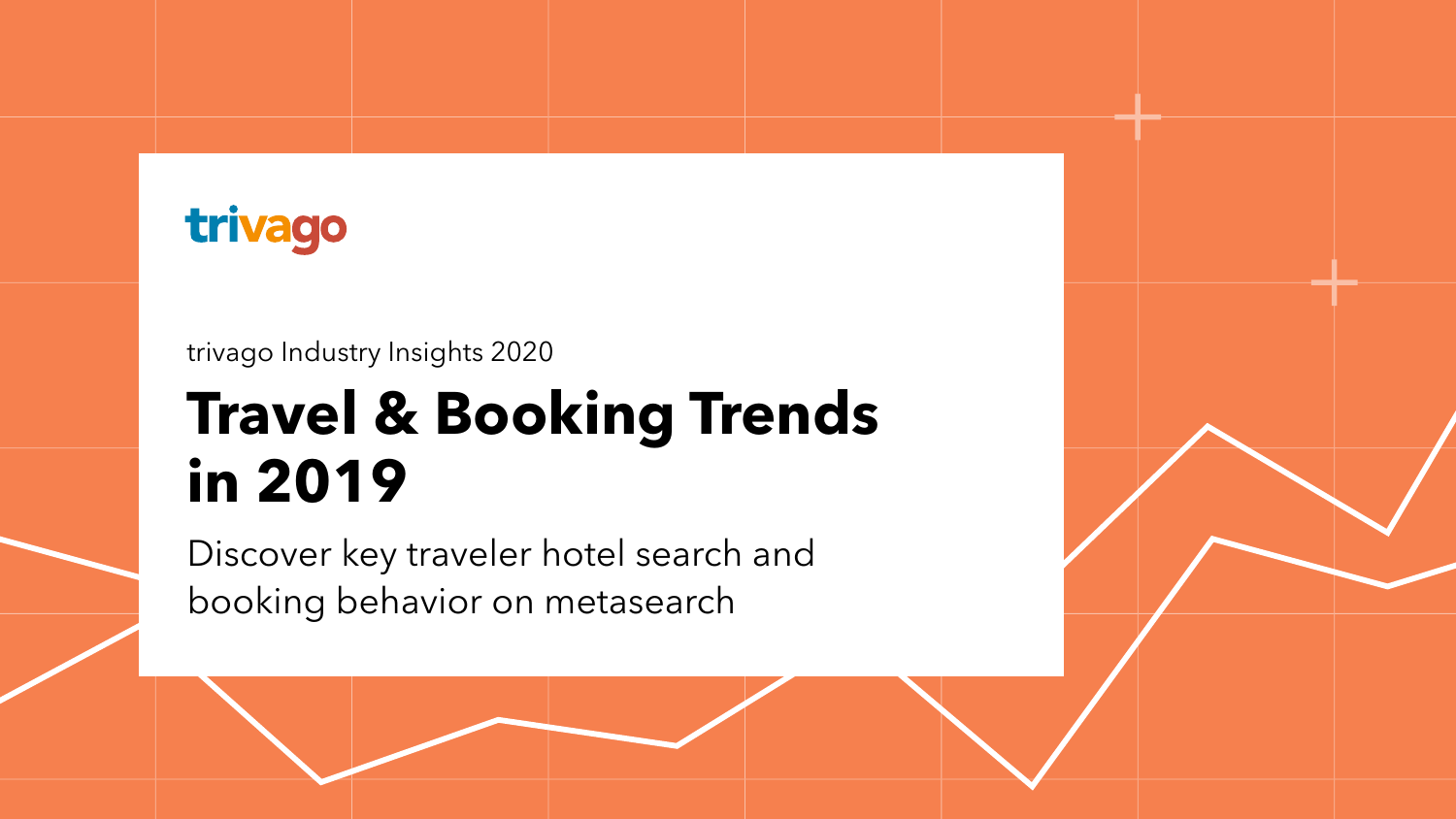| $\boldsymbol{2}$ | <b>About the report</b>     |  |
|------------------|-----------------------------|--|
| 3                | <b>Top travel destina</b>   |  |
| 4                | Traveler distributior       |  |
| 5                | Most popular destir         |  |
| $\overline{7}$   | Share of travel to to       |  |
| 8                | <b>Travel planning tro</b>  |  |
| 9                | Domestic and inter          |  |
| 10               | World's biggest tra         |  |
| 11               | The most popular t          |  |
| 12               | <b>Booking trends &amp;</b> |  |
| 13               | Average duration o          |  |
| 14               | Average booking w           |  |
| 15               | Travelers' willingnes       |  |
| 16               | Travelers' preferred        |  |
|                  |                             |  |

**Conclusion 17**

#### **Ations**

- n across continents
- inations per continent
- p destinations per continent

#### **rends**

- rnational travel breakdown
- welers, by country
- time to travel

#### **motivations**

- of stay per continent
- window
- ss to pay per continent
- ratings and top wanted amenities

#### **Table of contents**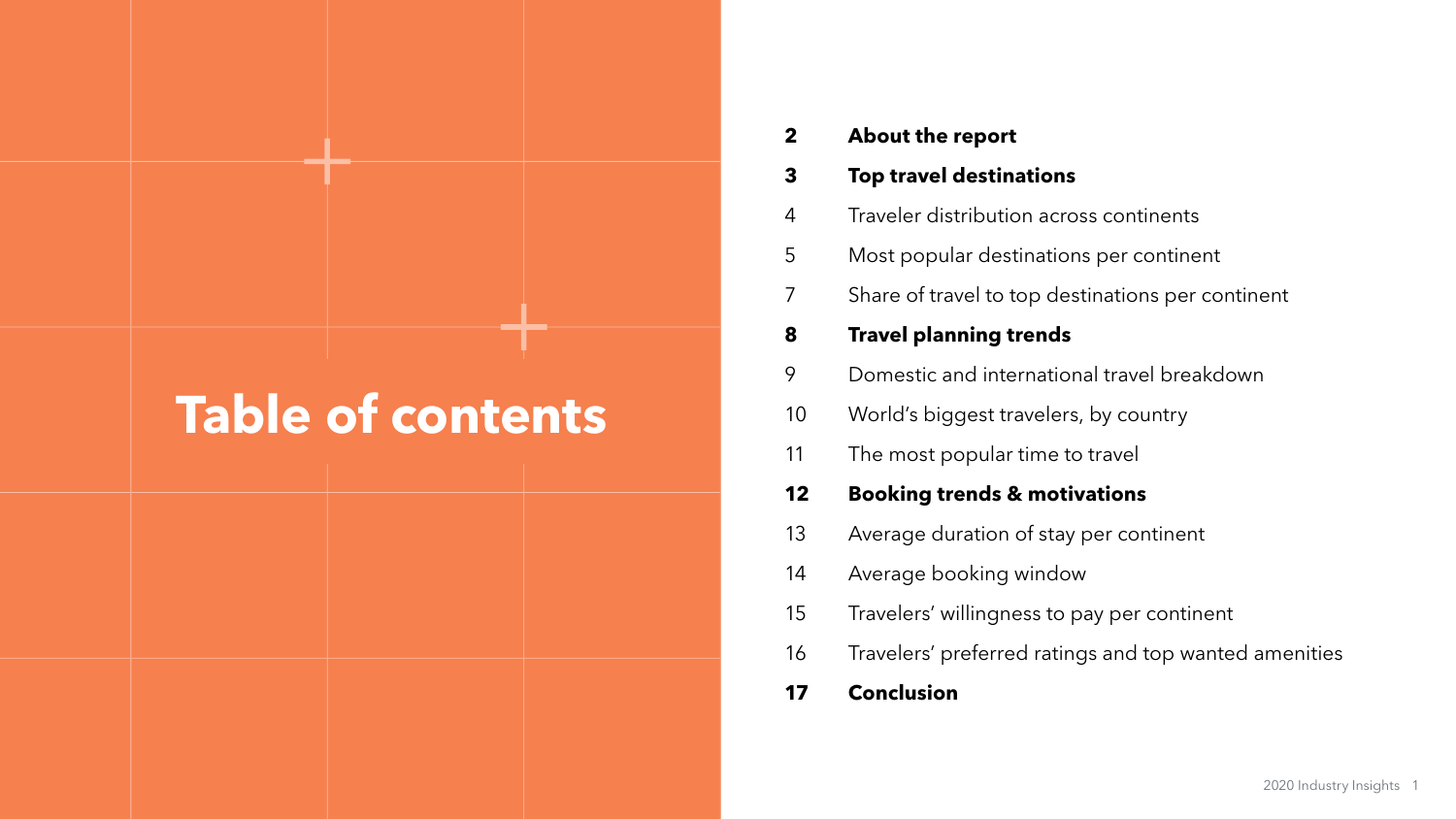The use of metasearch among travel consumers is on the rise. Today, nearly three-quarters of travelers are believed to use metasearch engines in their search process\*, making metasearch a critical component in the online hotel marketing and distribution landscape. This translates into millions of searches that give leading metasearch platforms, such as trivago, an enormous amount of data about traveler behavior.

This report gives a profile of travelers in Europe, North America, Latin America, Oceania, Asia, and Africa based on data for travel in 2019. In this report, you'll discover:

- **• Top travel destinations**
- **• Travel planning trends**
- **• Booking trends & motivations**

Data Notes: Data is based on searches on trivago in 2018 and 2019 for travel during 2019. Data relating to filters (price, guest rating, and top amenities) is based on interaction with these filters during a search. Other data in the report is based on relevant information from click-outs. A click-out is where a traveler clicks on a hotel rate on trivago and is taken to the booking site to complete their reservation.

Please note percentages may not add to 100% due to rounding.

\* PhocusWire: How metasearch became the most important marketing channel in travel

#### trivago

# **About the report**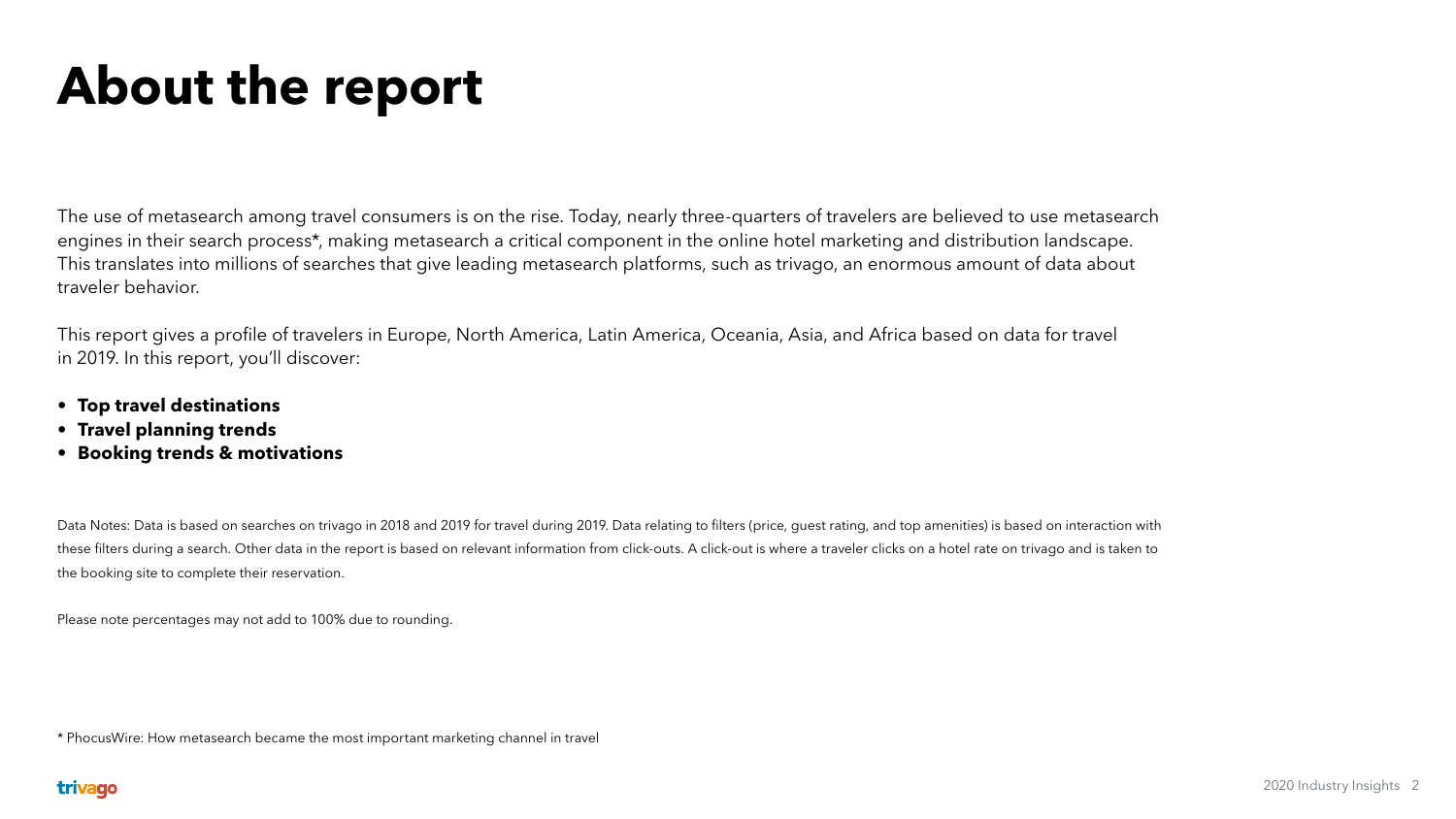#### **Top travel destinations**

### **Did you know?**

Among all the cities in the world, London has the maximum number of global travel searches on metasearch, thereby making it the most searched city by travelers globally.

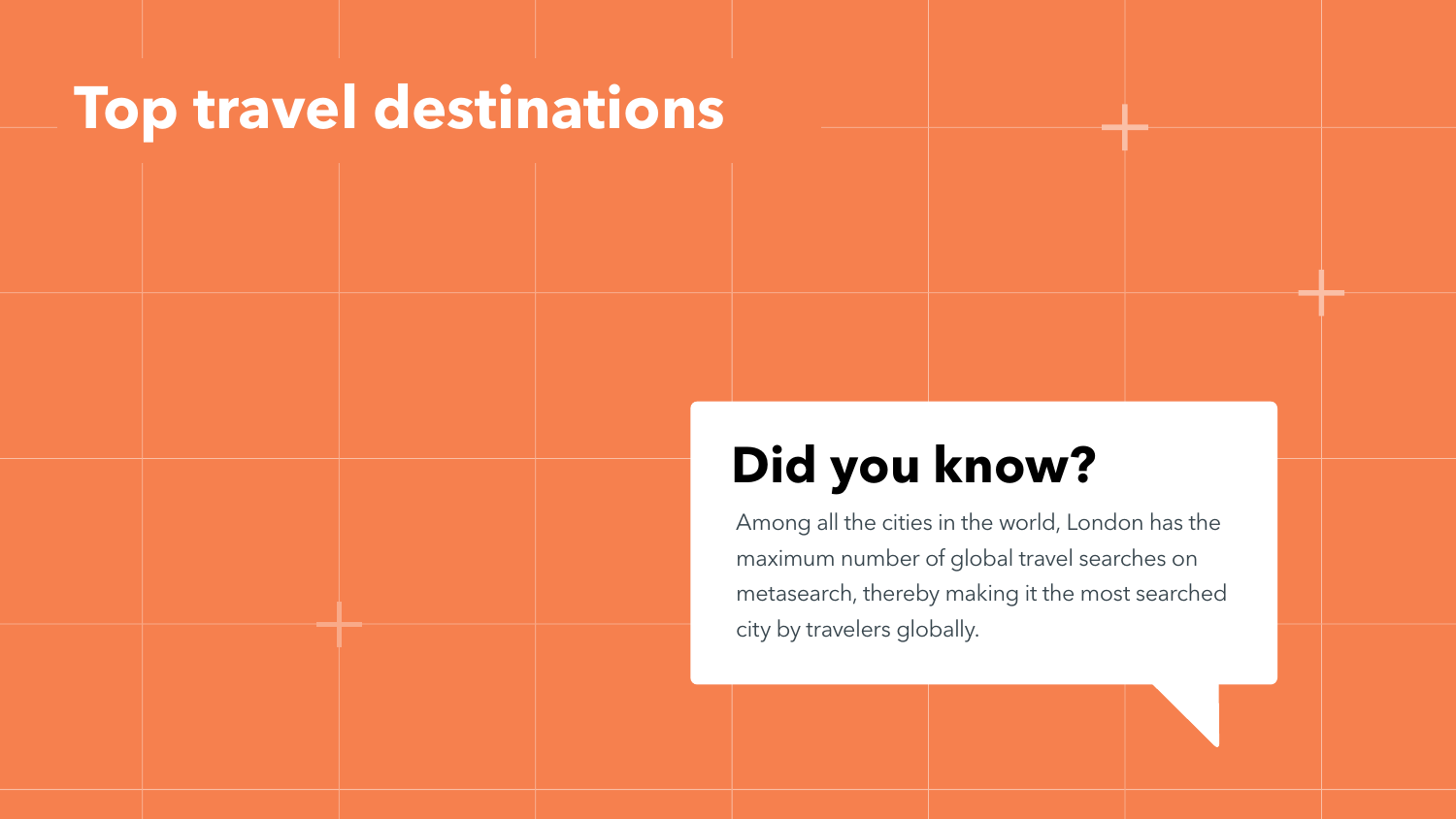### **Traveler distribution across continents**





Europe is the most visited continent in the world, with more than half (53%) of global travel searches on metasearch accounting for Europe.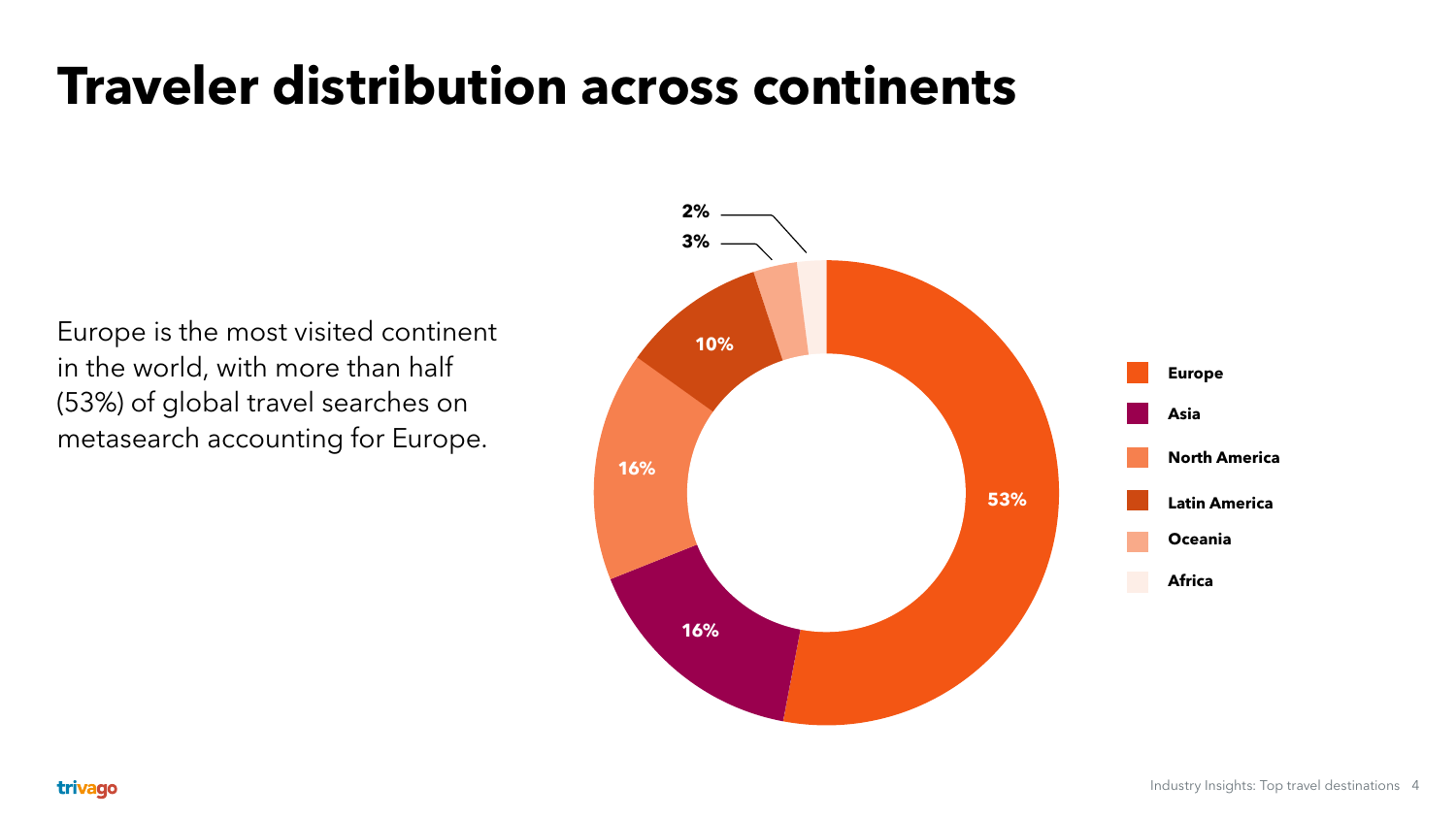### **Top 10 destinations per continent**







- 1. London, United Kingdom
- 2. Paris, France
- 3. Istanbul, Turkey
- 4. Rome, Italy
- 5. Amsterdam, Netherlands
- 6. Berlin, Germany
- 7. Barcelona, Spain
- 8. Madrid, Spain
- 9. Hamburg, Germany
- 10. Antalya, Turkey

de Janeiro, Brazil Paulo, Brazil nos Aires, Argentina a Bávaro, Dominican Republic mado, Brazil ianópolis, Brazil to Seguro, Brazil npos do Jordão, Brazil to de Galinhas, Brazil 10. Foz do Iguaçu, Brazil

#### **Latin America**

#### **North America**

| 1.  | New York, USA            |     | Rio d       |
|-----|--------------------------|-----|-------------|
| 2.  | Las Vegas, USA           | 2.  | São         |
| 3.  | Cancún, Mexico           | 3.  | <b>Buer</b> |
| 4.  | Orlando, USA             | 4.  | Playa       |
| 5.  | Acapulco, Mexico         | 5.  | Grar        |
| 6.  | Puerto Vallarta, Mexico  | 6.  | Flori       |
| 7.  | Miami Beach, USA         | 7.  | Port        |
| 8.  | Mazatlán, Mexico         | 8.  | Cam         |
| 9.  | Playa del Carmen, Mexico | 9.  | Port        |
| 10. | Honolulu, USA            | 10. | Foz         |

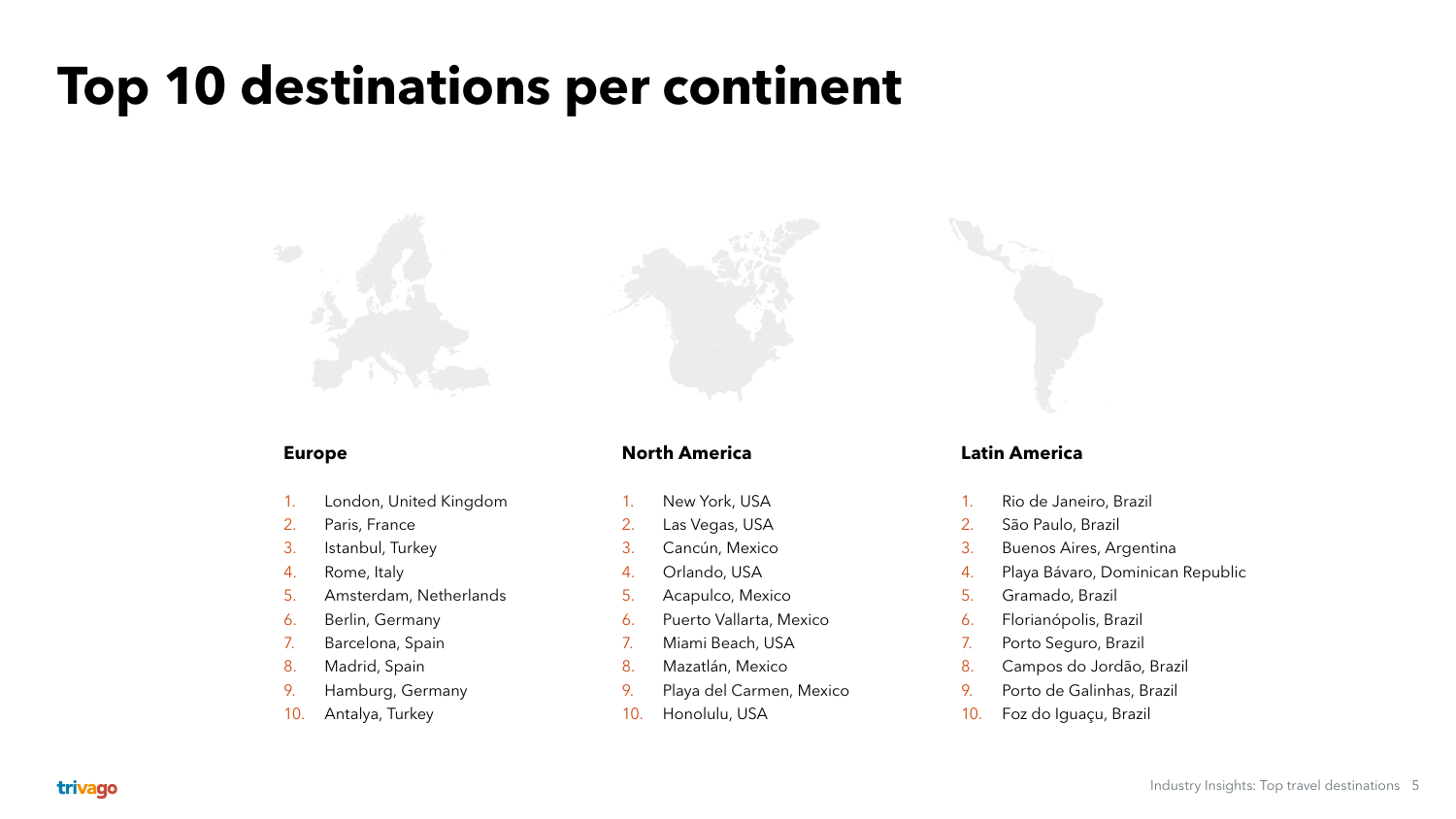### **Top 10 destinations per continent**

#### **Asia**

- 1. Tokyo, Japan
- 2. Dubai, United Arab Emirates
- 3. Osaka, Japan
- 4. Singapore, Singapore
- 5. Bangkok, Thailand
- 6. Hong Kong, Hong Kong
- 7. Kuala Lumpur, Malaysia
- 8. Sapporo, Japan
- 9. Eilat, Israel
- 10. Kyoto, Japan

#### **Africa**

1. Marrakech, Morocco 2. Durban, South Africa 3. Hurghada, Egypt 4. Sharm el-Sheikh, Egypt 5. Cape Town, South Africa 6. Agadir, Morocco 7. Hammamet, Tunisia 8. Cairo, Egypt 10. Zanzibar City, Tanzania

- 
- 
- 
- 
- 
- 
- 
- 
- 9. Sousse, Tunisia
- 



#### **Oceania**

- 1. Sydney, Australia
- 2. Melbourne, Australia
- 3. Brisbane, Australia
- 4. Auckland, New Zealand
- 5. Surfers Paradise, Australia
- 6. Perth, Australia
- 7. Adelaide, Australia
- 8. Canberra, Australia
- 9. Wellington, New Zealand
- 10. Cairns, Australia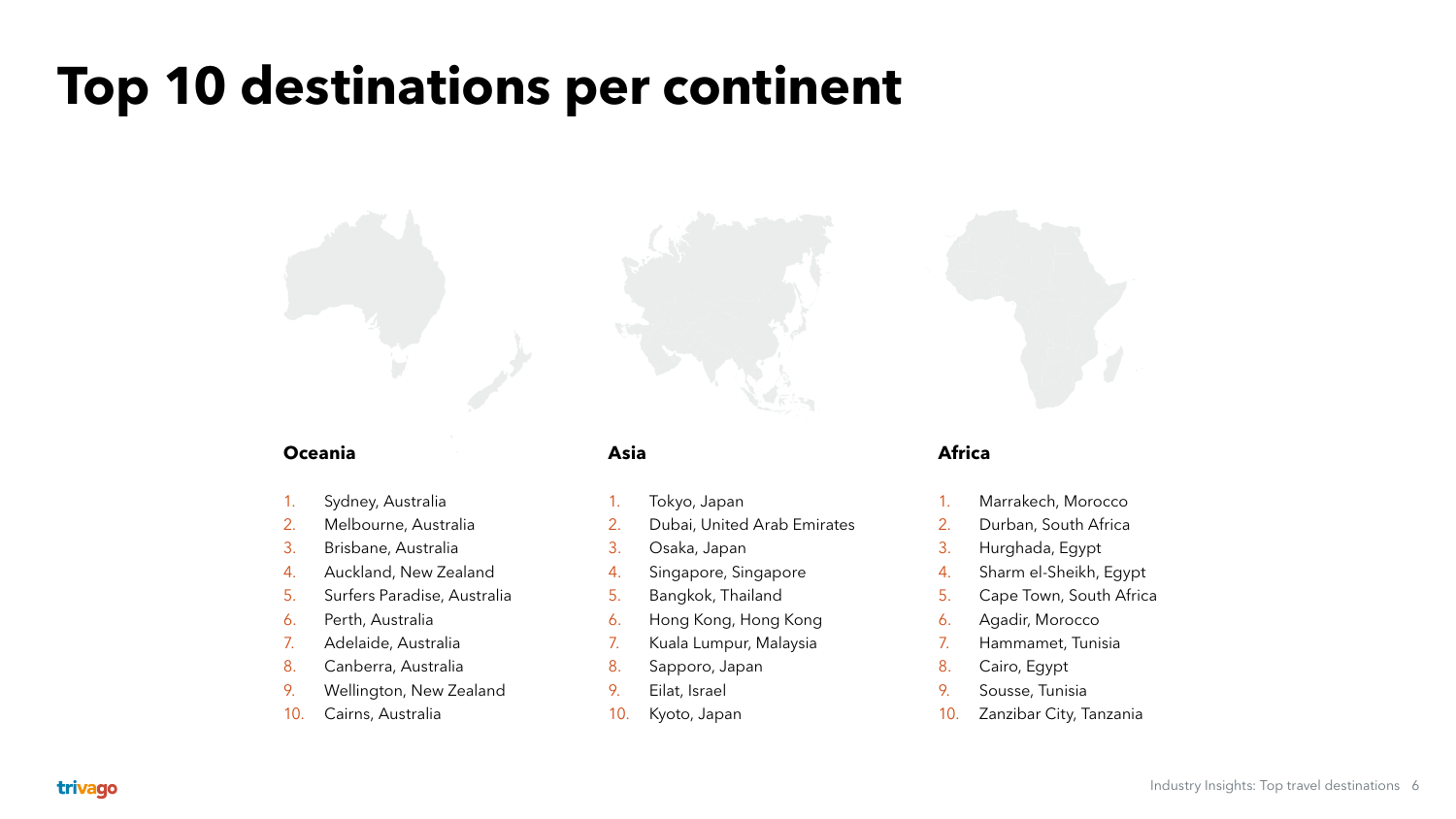# **Share of travel to top travel destination per continent**

Travelers are willing to explore offbeat destinations more than ever, with travel to the destinations outside the top 100 making up a significant majority in Europe

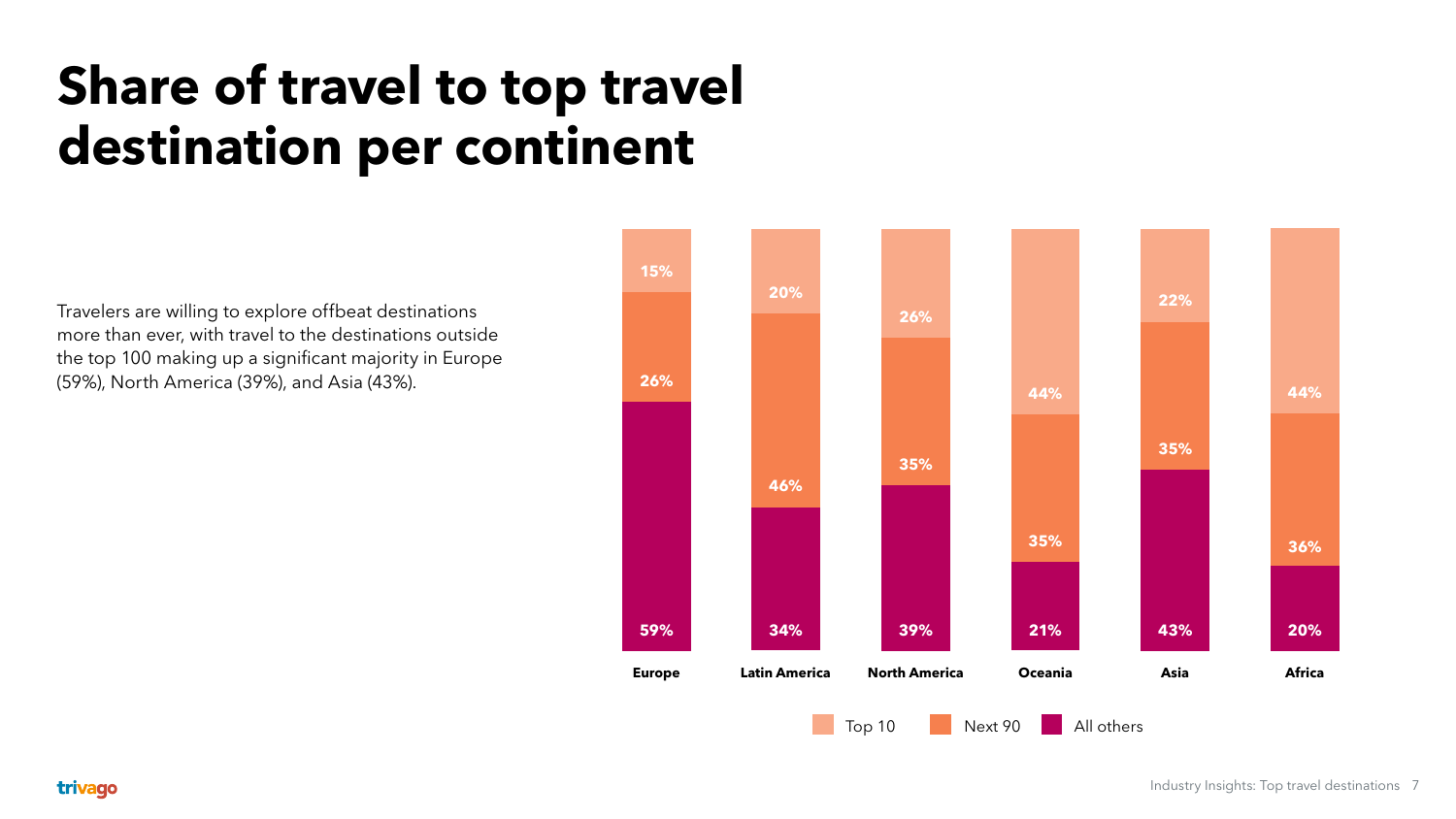# **Travel planning trends**

### **Did you know?**

The people of the USA, the UK, and Germany are the world's biggest travelers, collectively accounting for almost 24% of total travelers in the world.

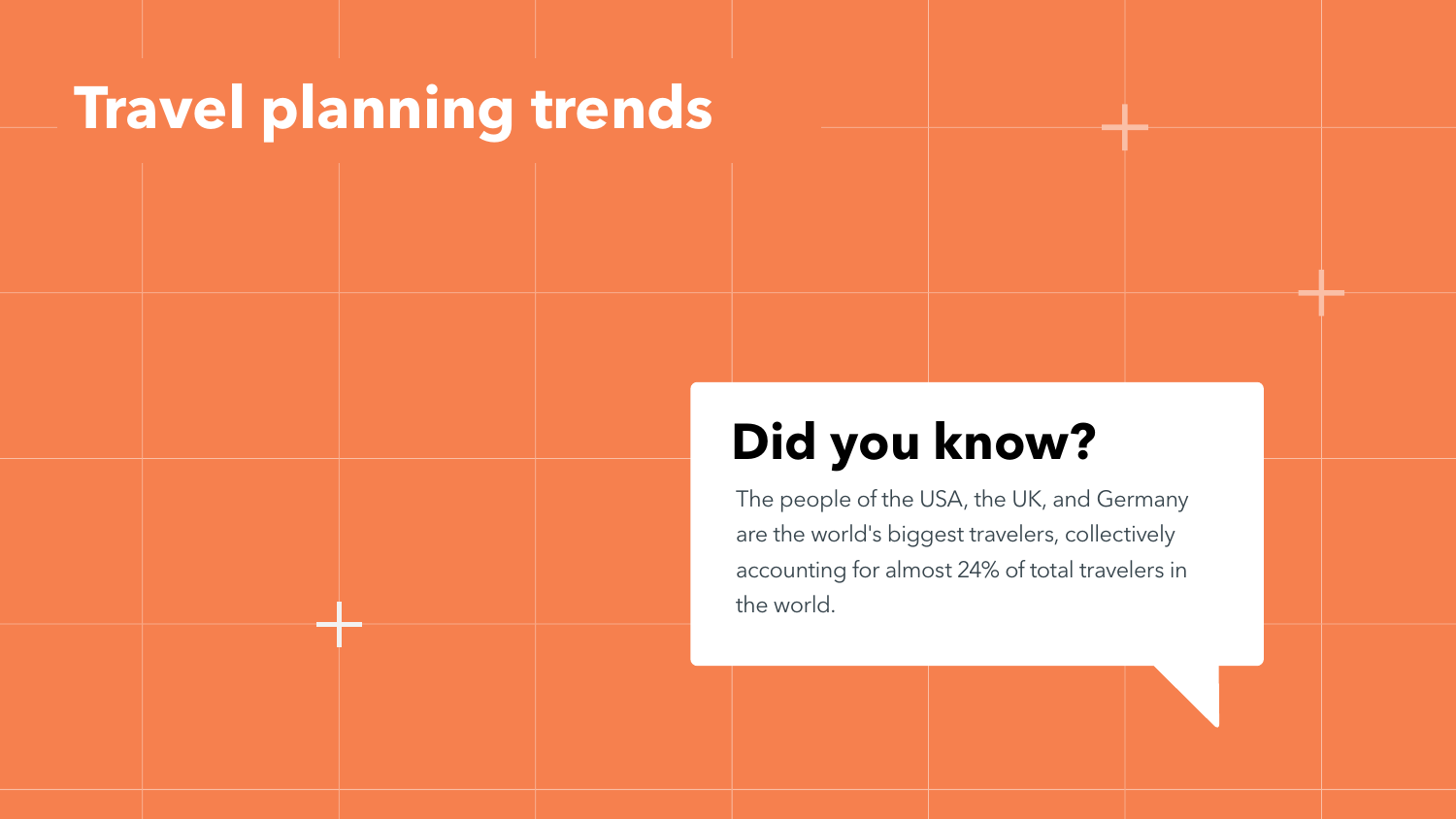### **Domestic and international travel breakdown**



#### trivago

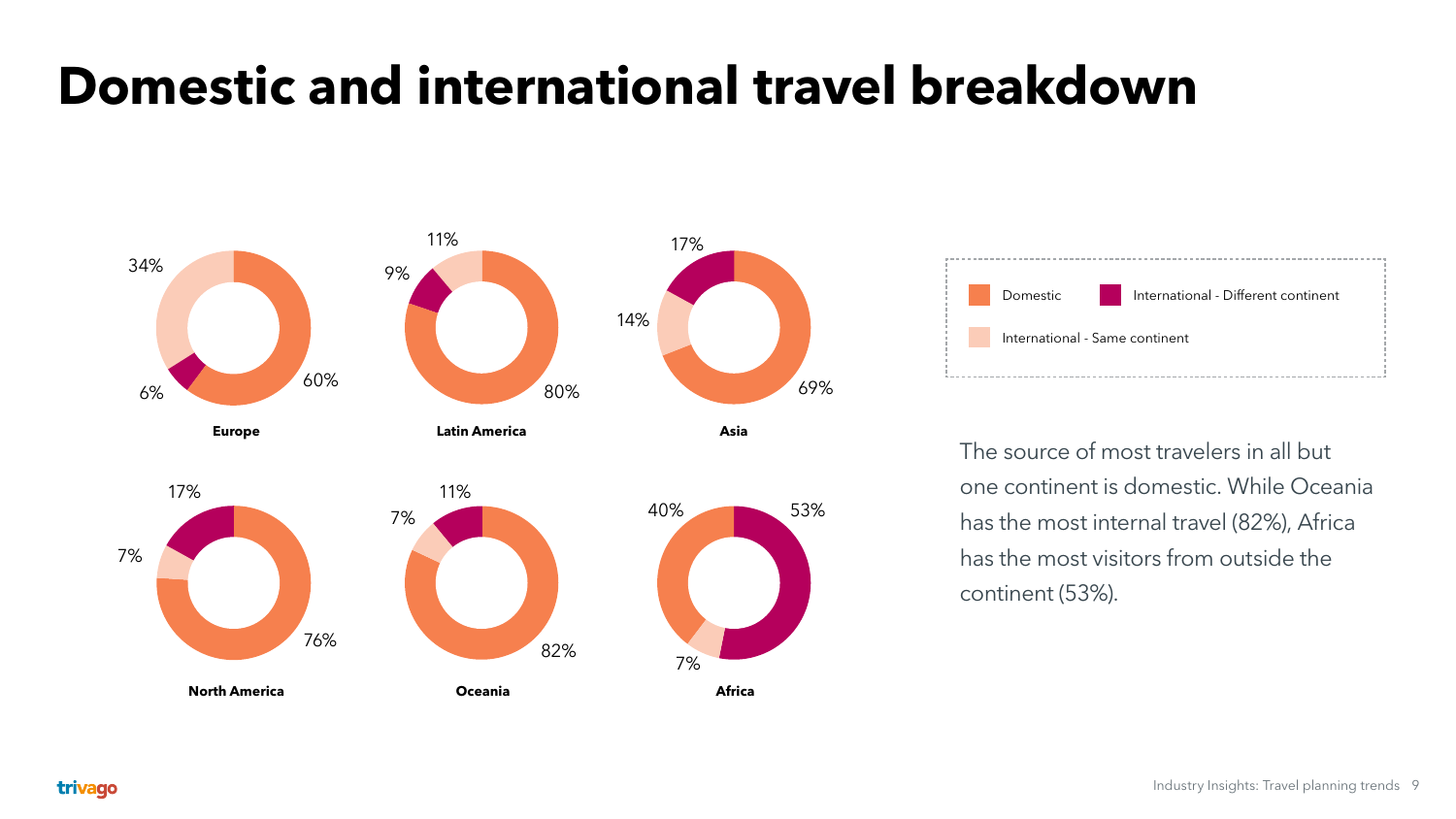## **World's biggest travelers, by country**

**2. United Kingdom**



**8. Japan**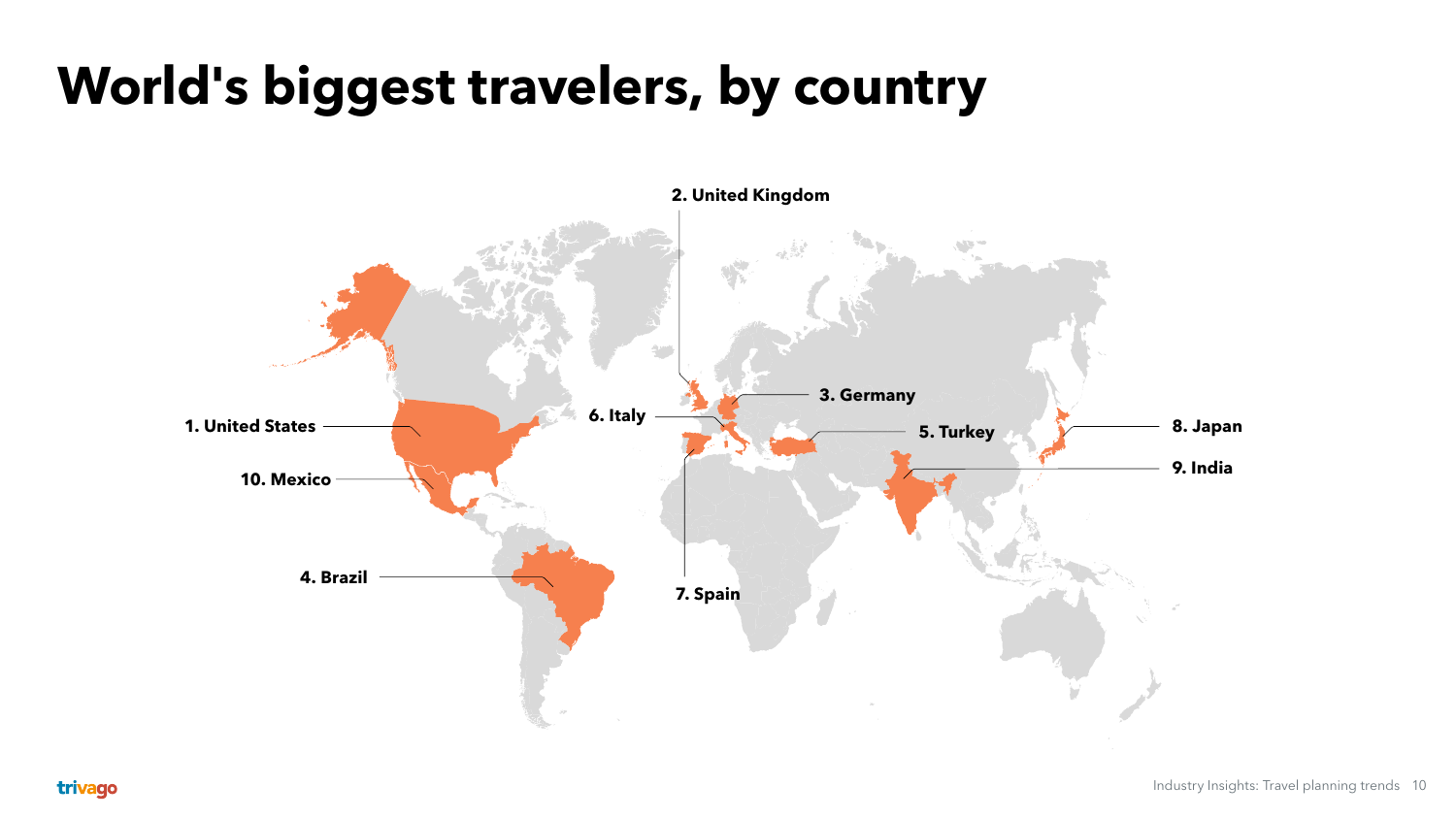

Peak and low seasons vary greatly among continents. The top travel months in Europe and North America are July and August. On the contrary, high-season months in Latin America and Oceania are December and January. Africa shows a unique seasonality trend with two travel peaks, one in August, and the other in December. For Asia, December is the high-season month when it witnesses the maximum inflow of travelers.



## **The most popular time to travel**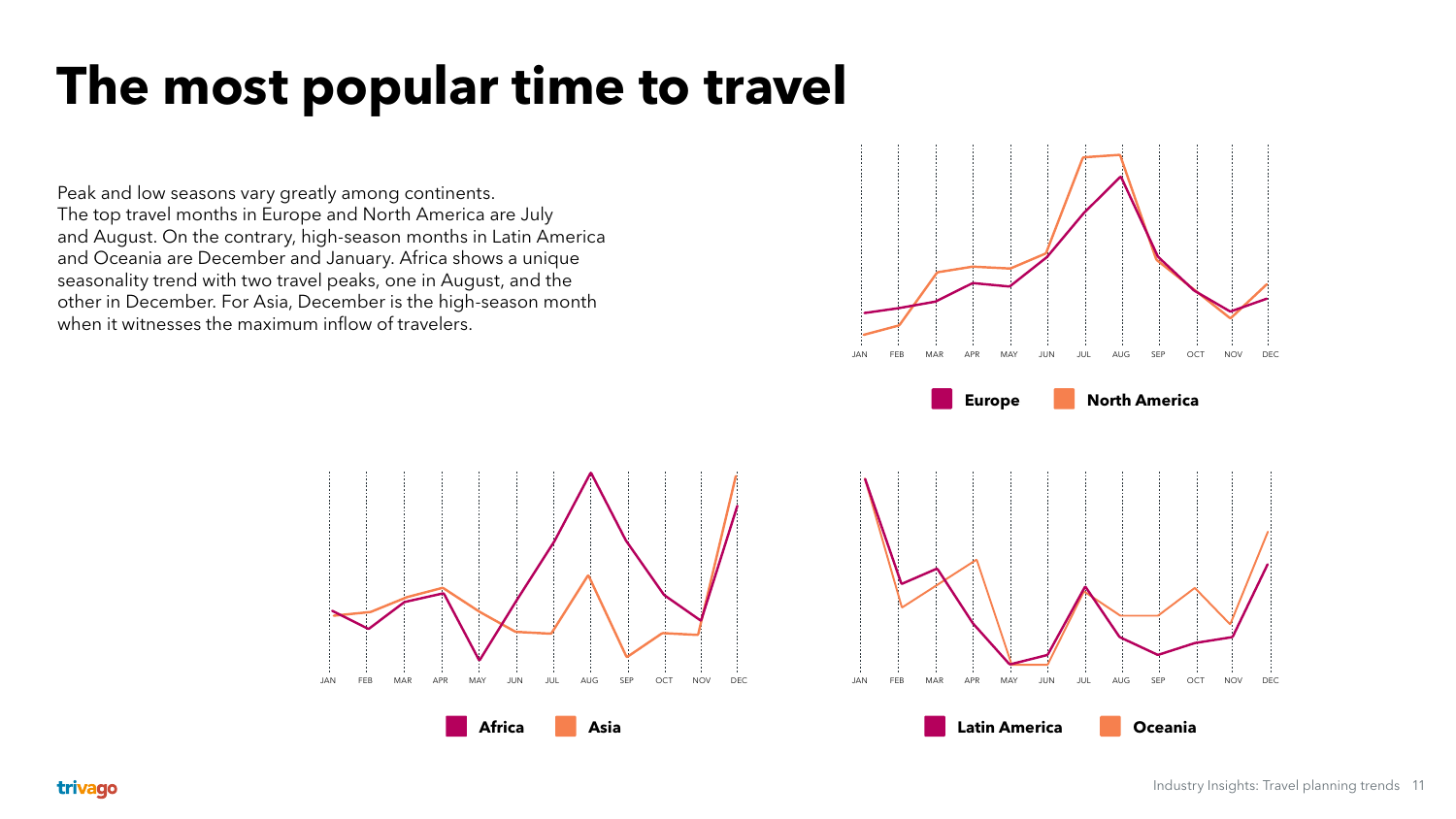### **Booking trends & motivations**

### **Did you know?**

On a scale from 0-10, the majority of travelers prefer accommodations with an average rating of 8, which roughly translates into a "very good" score.



- 
-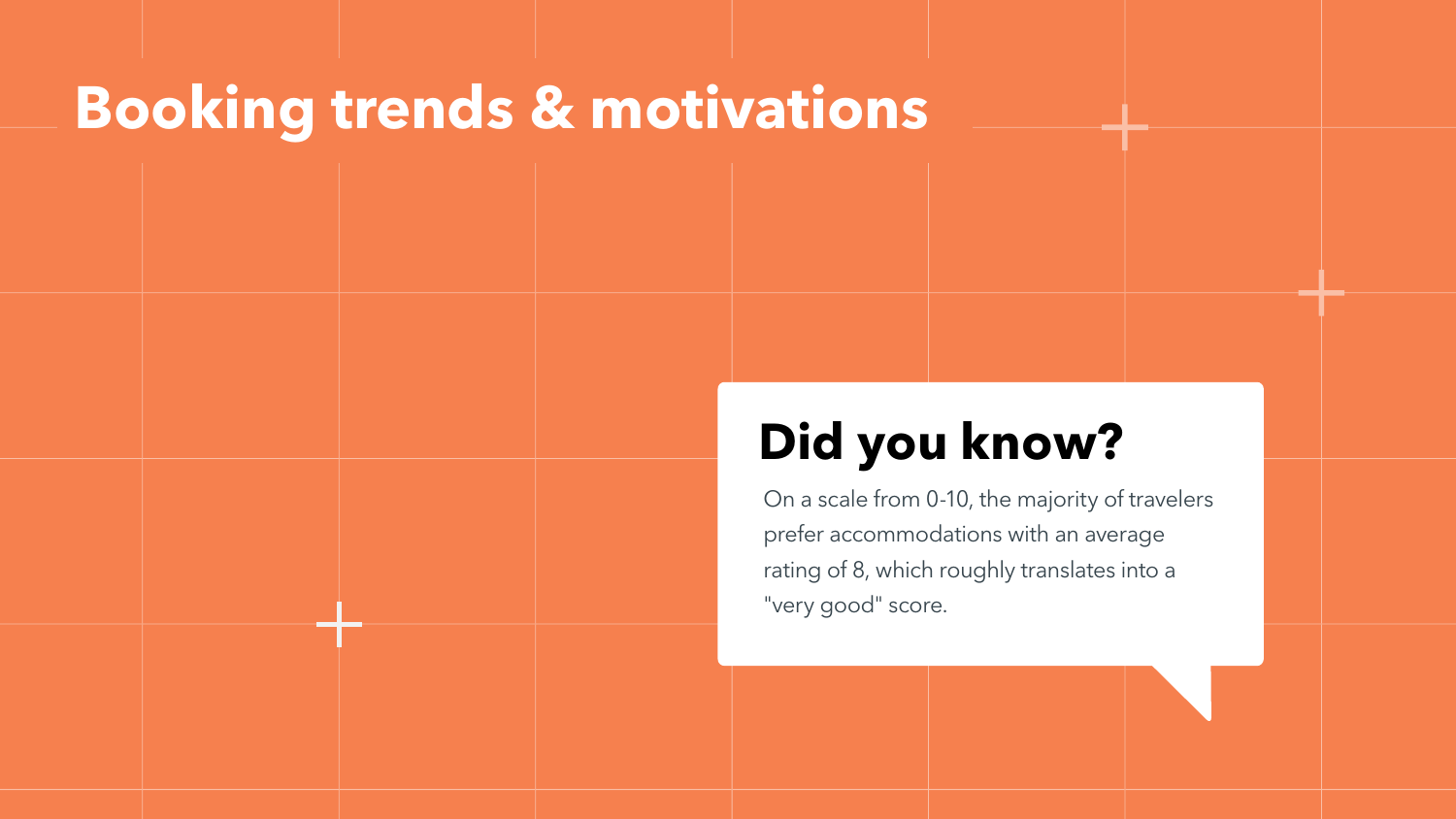# **Average duration of stay per continent**



Travelers in all continents stay on average 3.3 nights, with travelers to Africa staying on average the longest with 4.9 nights and travelers to Asia staying on average the shortest with 2.5 nights.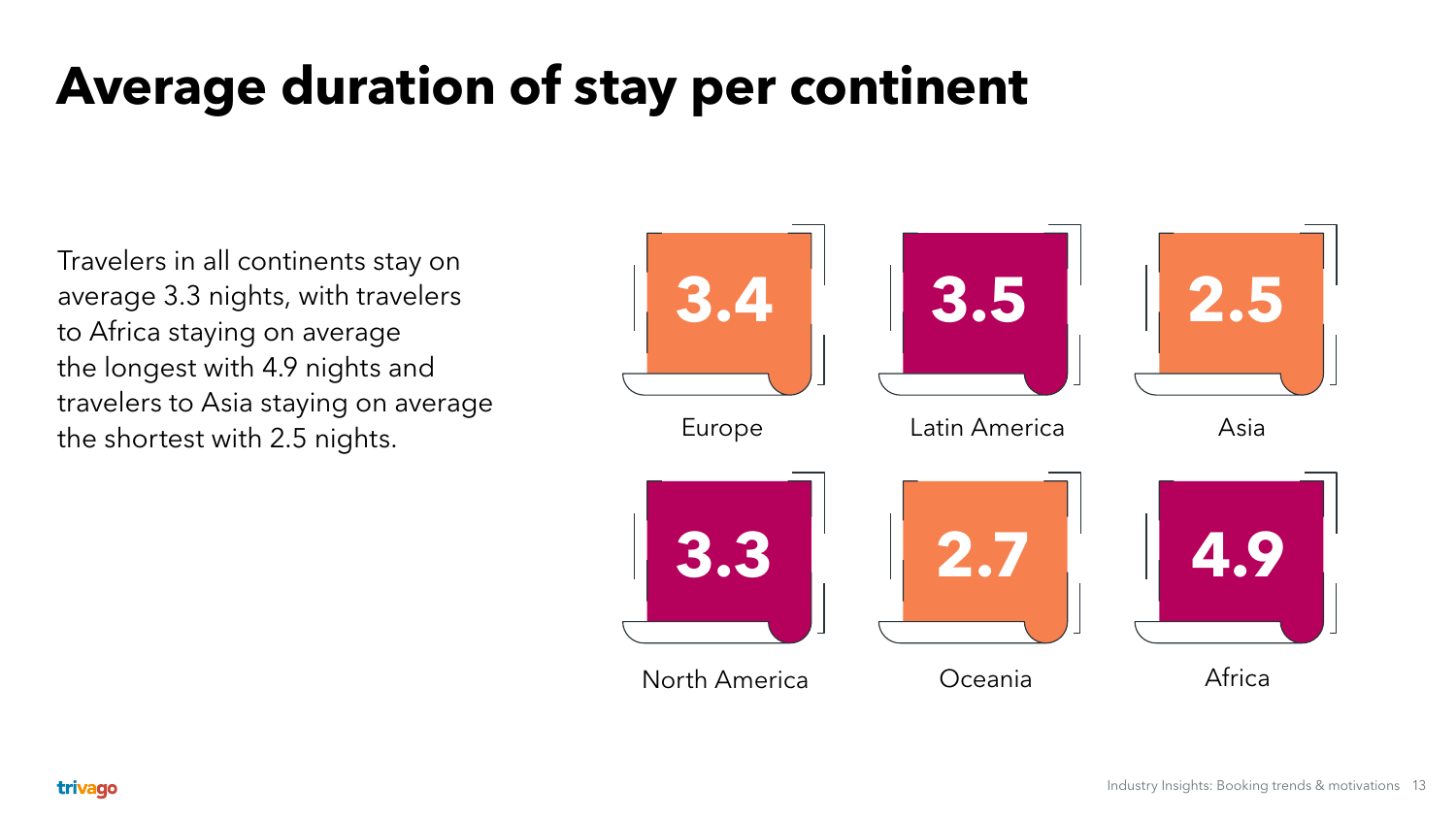### **Average booking window per continent**



trivago

Of all the continents, travelers tend to book much in advance for their trips to Africa (65.5 days). On the contrary, the shortest booking window is for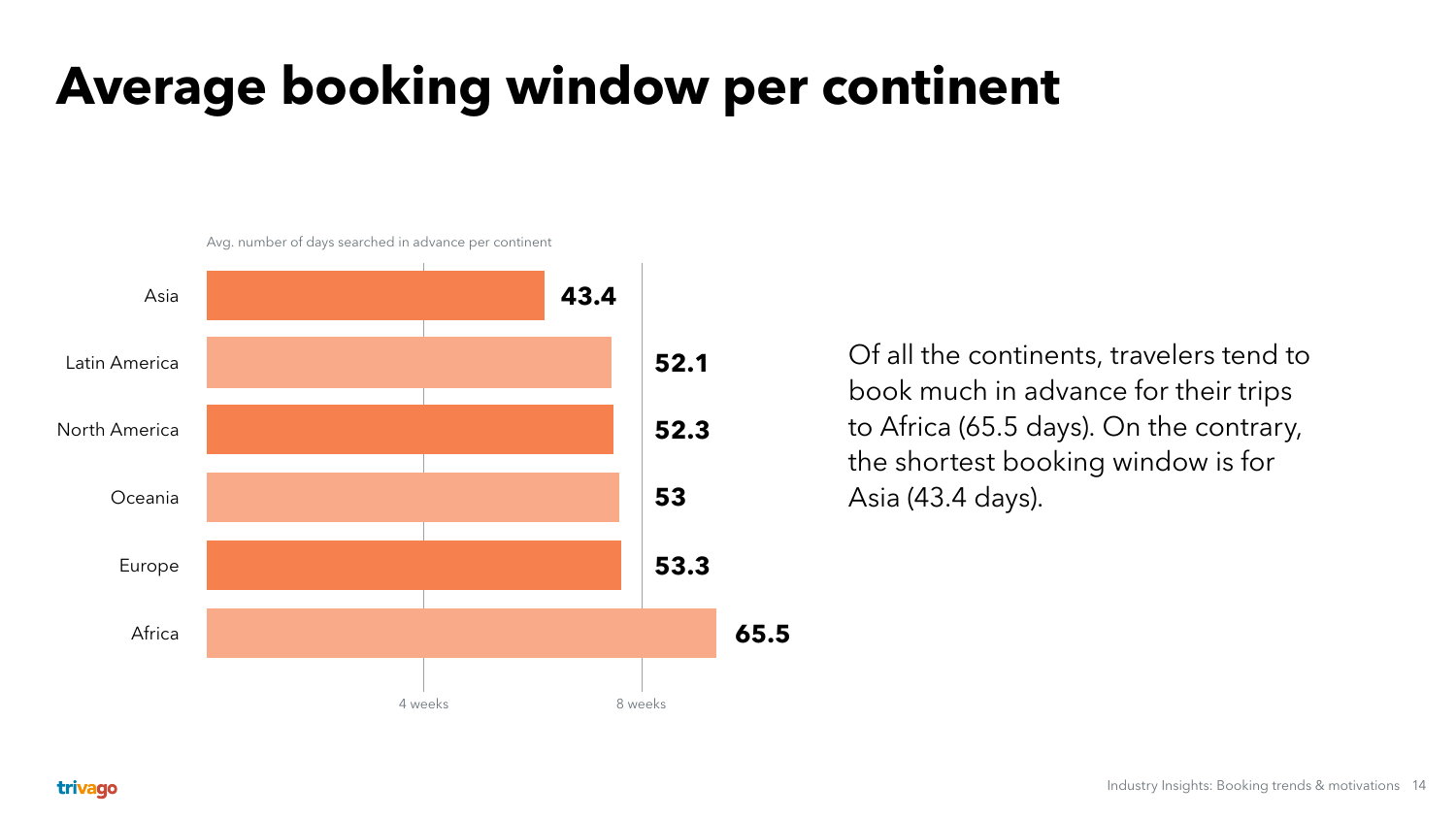## **Travelers' willingness to pay per continent**



metasearch shows that travelers are willing to pay the highest for hotels in Oceania (€159 per night). On the other hand, travelers are willing to pay the lowest for hotels in Latin America (€103 per night).

#### trivago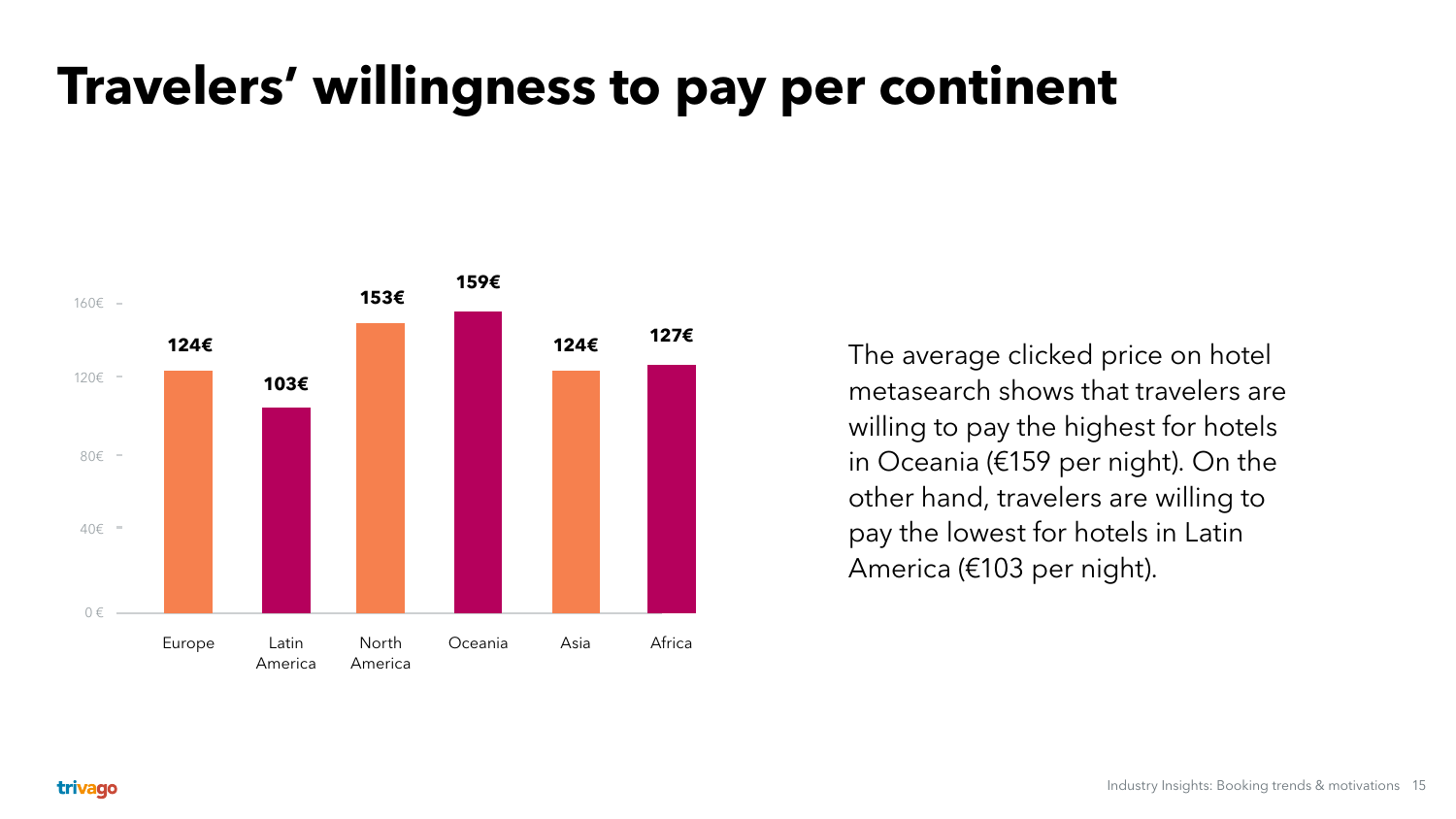Guest ratings and amenities play an important role in hotel selection. Majority of the travel searches are for accommodations with a rating\* of 8. When it comes to amenities, free breakfast, pool, and Wi-Fi are the most popular services and facilities.

\*The rating score has been derived from trivago Rating Index (tRI). It's a comprehensible and reliable index of hotel ratings from over 400 booking sites for over 2 million hotels and alternative accommodations around the world.

#### trivago

#### Top 5 most popular amenities:

Travelers' preferred ratings:

## **Travelers' preferred ratings and top wanted amenities**

Rating of 9 and above **6%**

Rating between 8-9 6-7



**49%** Rating between 7-8 **36%**